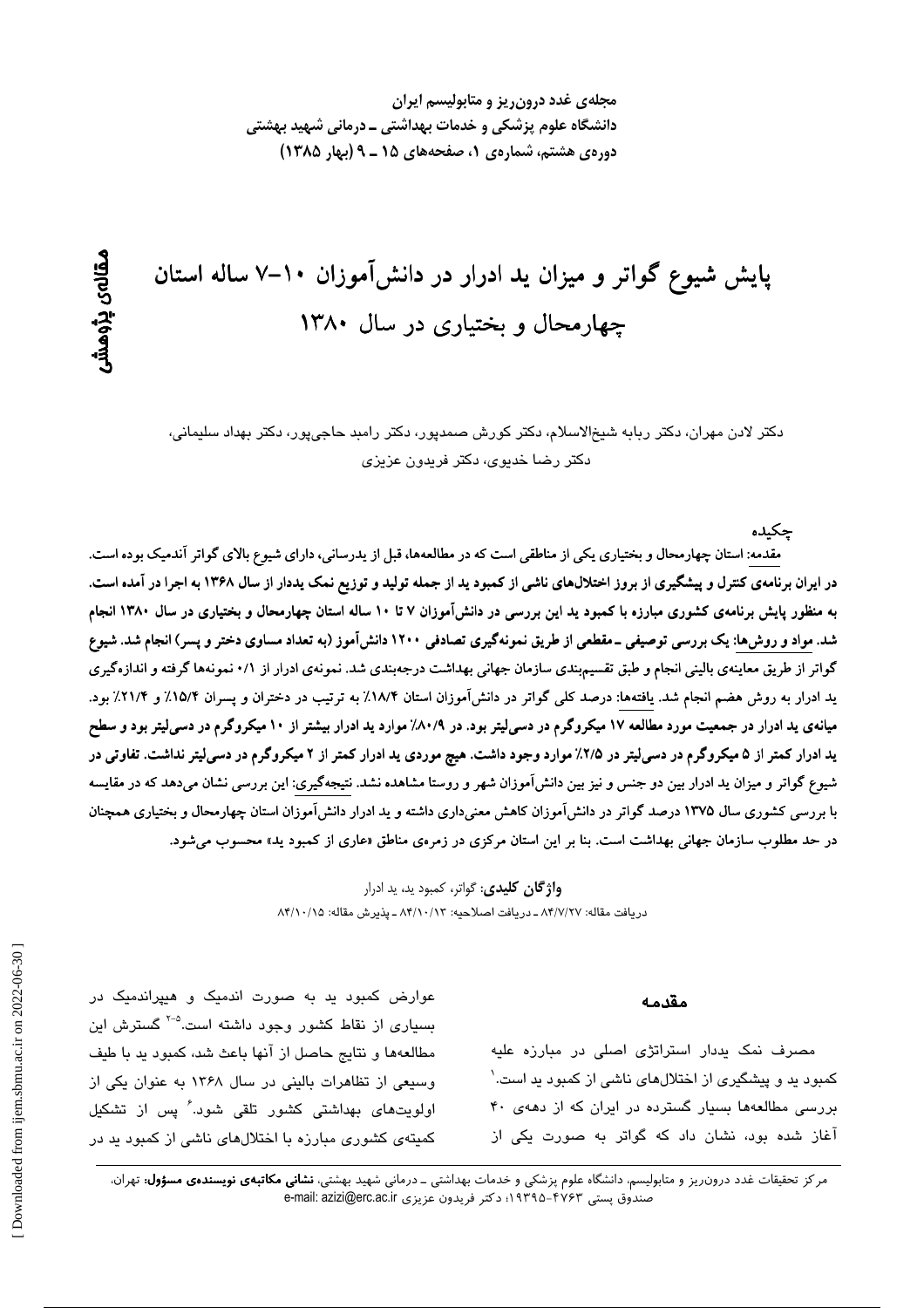سال ۱۳۶۸ و انجام بررسی کشوری<sup>۷</sup> برنامهی جامع کشوری برای کنترل و پیشگیری از اختلالهای ناشی از کمبود ید تدوین شد. از آنجا که اثر نامطلوب کمبود ید، به خصوص ضایعهی مغزی آن با مصرف عمومی نمک یددار قابل پیشگیری است<sup>^</sup> در قالب این برنامهی کشوری، پددار کردن نمک از سال ۱۳۶۹ آغاز ولی برنامهی پددار کردن همگانی نمک سال ۱۳۷۳ به اجرا در آمد و مصرف نمک پددار توسط خانوارها افزایش یافت. آخرین بررسی انجام شده در کشور نشان می دهد که ۹۳٪ مردم مناطق روستایی و ۹۷٪ مردم مناطق شهری از نمک یددار استفاده میکنند.''

اگرچه در ایران از سال ۱۳۷۵ کمبود بد تحت کنترل در آمد، و از سال ۱۳۷۹ (۲۰۰۰ میلادی) از طرف سازمان جهانی بهداشت به عنوان کشور عاری از کمبود پد<sup>:</sup> اعلام گردید،<sup>۱۲</sup> کمبود ید هیچگاه ریشهکن نمیشود و احتمال بازگشت آن وجود دارد. بنا بر این در برنامهی کنترل و پیشگیری از اختلالهای ناشی از کمبود ید، پایش ادواری ید ضروری است و مهمترین روش پایش، اطمینان از کافی بودن میزان بد در نمکهای بددار و مصرف آن توسط خانوارها و نیز تعیین میزان دفع ید ادرار است،<sup>۱۳٬۱۴</sup> در سال ۱۳۷۵ اولین پایش برنامههای کنترل و حذف اختلالهای ناشی از کمبود به، ۷ سال بعد از شروع تولید و توزیع نمک یددار و ۲ سال بعد از این که بیش از ۵۰٪ جمعیت کشور از نمک پددار استفاده میکردند، انجام شد.<sup>۱۵</sup> استان چهارمحال و بختیاری از جمله مناطقی است که با توجه به نتایج طرح بررسی سلامت و بیماری<sup>16</sup> و مطالعهی سال ۱۳۷۵<sup>۱۵</sup> دارای گواتر بومی (آندمیک) بوده است. در بررسی سال ۱۳۷۵ اگرچه مبانهی دفع بد ادرار دانشآموزان استان چهارمحال و بختیاری ۲۵ میکروگرم در دسی لیتر بود، شیوع گواتر در طرح سلامت و بیماری کشور در سال۱۳۷۴ بالا بود و در بررسی کشوری سال ۱۳۷۵ نیز ۵۵٪ تخمین زده شد.<sup>۱۵،۱۶</sup> از آنجا که برنامههای پایش کنترل و حذف اختلالهای ناشی ازکمبود ید در کشور ما هر ۵ سال انجام میشود، این مطالعه با هدف تعیین شیوع گواتر و اندازهگیری میزان ید ادرار و مقایسه با یافتههای قبلی در سال ۱۳۸۰ انجام گرفت.

## مواد و روشها

این بررسی از نوع توصیفی ـ مقطعی است که در زمستان سال ۱۳۸۰ در استان چهار محال و بختیاری انجام شد. بر اساس توصیهی WHO/UNICEF/ICCIDD دانشآموزان ۱۰-۷ سالهی مدارس استان (پایهی دوم، سوم و چهارم ابتدایی) به عنوان جامعه مورد بررسی در نظر گرفته شدند. روش نمونهگیری خوشهای<sup>ة</sup> و بر اساس احتمال بر مبنای اندازهگیری PPS" بود. در مجموع ۶۰ خوشه و در هر خوشه ۲۰ دانشآموز ۱۰–۷ ساله (در کل ۱۲۰۰ دانشآموز) انتخاب شدند. حجم نمونه در مناطق شهری و روستانی برابر بود (۳۰ خوشهی ۲۰ تابی در شهر و همین میزان در روستا). اگر خوشه در یک روستا کامل نمیشد به روستای سمت راست مراجعه میگردید.

برای تخمین شیوع گواتر معاینهی تیروئید به روش لمس توسط پزشک عمومی آموزش دیده انجام شد و طبقهبندی گواتر بر اساس طبقهبندی درجەى حديد WHO/UNICEF/ICCIDD صورت گرفت. حجم نمونه از طريق فرمول زير محاسبه گرديد.

DEx  $Z(1-1/2\alpha)$  × p(1-P)  $= \Delta 98$  $n =$  $d^{\gamma}$  $\alpha = \cdot / \cdot \Delta$ P (proportion) =  $\cdot/\Delta$ P (proportion) =  $\cdot/\cdot \Delta$ DE (Design effect) =  $\sqrt{\omega}$ 

برای انتخاب دانشآموزان ابتدا در استان ۲۰ آدرس خانوار از فهرست خانوارها به صورت تصادفی انتخاب شد. با مراجعه به نشانیهای انتخاب شده ـ که در آنها دانشآموز دختر و پسر ابتدایی وجود داشته باشد ـ به مدرسهی تحصيل آنها مراجعه مى شد در صورت عدم وجود دانشآموز ابتدایی، به خانوار مجاور مراجعه میگردید. سپس با مراجعه به مدارس مذکور در هر مدرسه ابتدایی دخترانه و یسرانه ۳ خوشه از کلاسهای دوم، سوم و چهارم که مشمول دانشآموزان ۱۰-۸ ساله میشوند و در هر خوشه (کلاس) تعداد ۲۰ نفر، مورد معاینهی بالینی قرار گرفتند. در تمامی دانشآموزان انتخاب شده، معاینهی تیروئید انجام شد

ii- Cluster sampling

iii- Probability proportionate to size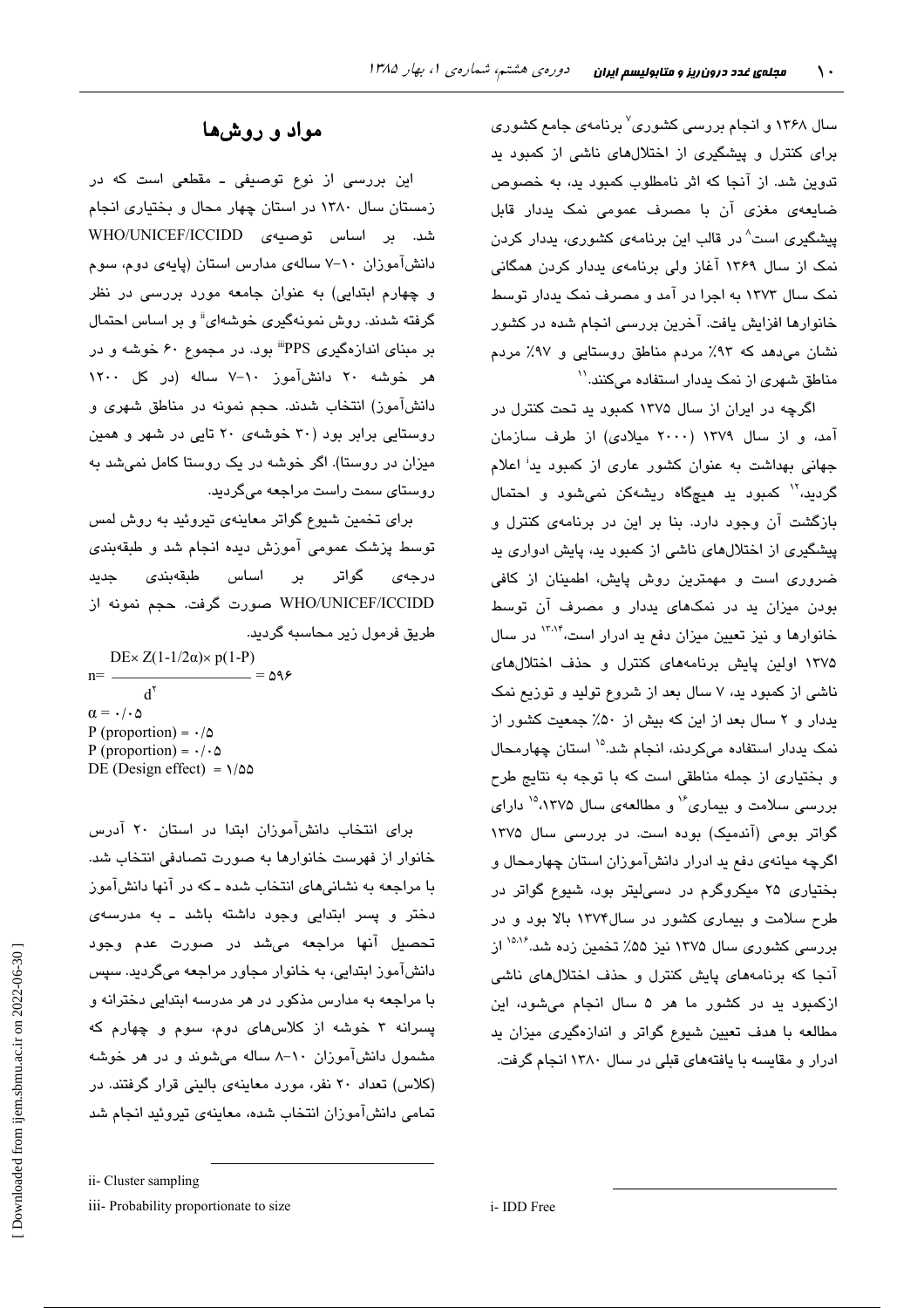| متغير                                      |            | پسر                                     | دختر                                            | دختر و پسر                        |
|--------------------------------------------|------------|-----------------------------------------|-------------------------------------------------|-----------------------------------|
|                                            | كران پايين | $\frac{1}{\sqrt{\pi}}$                  | $\gamma$                                        | $\lambda \Delta/V$                |
| گواتر درجه ۱و۲                             | درصد       | $\Upsilon \Upsilon$                     | $10/\mathcal{r}$                                | $\Lambda/\mathfrak{r}$            |
|                                            | كران بالا  | YQ/F                                    | $\lambda/\lambda$                               | $\Upsilon \setminus \Lambda$      |
|                                            | كران پايين | $\mathsf{V}\mathsf{f}/\mathsf{\Lambda}$ | $5V/\Delta$                                     | VT/9                              |
| درصدی که ید ادرار بالای ۱۰ µg/dL دارند     | درصد       | $\Lambda\Upsilon/\Upsilon$              | $V/\Upsilon$                                    | $\Lambda \cdot / \mathcal{A}$     |
|                                            | كران بالا  | 97/                                     | $\Lambda$ 1/۴                                   | $\Lambda V / 9$                   |
|                                            | كران پايين | $\mathcal{F}/\mathsf{V}$                | $\Delta/\mathop{\rm l\negthinspace q}\nolimits$ | $\mathcal{A}/\mathcal{A}$         |
| درصدی که ید ادرار بین ۵ تا ۹/۹ µg/dL دارند | درصد       | $\lambda \Delta / \cdot$                | $\sqrt{2/\tau}$                                 | 10/5                              |
|                                            | كران بالا  | $\mathbf{Y} \mathbf{Y} / \mathbf{Y}$    | YY/Y                                            | $\mathbf{Y}\mathbf{Y}/\mathbf{Y}$ |
|                                            | كران پايين | $-\lambda/\Delta$                       | $-\lambda/\tau$                                 | $-\cdot/\tau$                     |
| درصدی که ید ادرار بین ۲ تا ۳/۹ µg/dL دارند | درصد       | $\sqrt{2}$                              | $\tau/\vartriangle$                             | $\sqrt{\Delta}$                   |
|                                            | كران بالا  | $\mathfrak{r}/\mathfrak{r}$             | $\Lambda/\Upsilon$                              | $\Delta/\mathfrak{r}$             |
| $(\mu g/d)$ میانه ید ادرار                 | گران پایین | $\Lambda/\tau$                          | $\frac{5}{2}$                                   | $\mathsf{V}/\cdot$                |

جدول ۱ـ شیوع گواتر بر اساس معاینهی بالینی و مقدار ید ادرار در دانشآموزان استان چهارمحال و بختیاری، سال ۱۳۸۰

و شیوع کلی گواتر<sup>:</sup> اندازهگیری شد و در آنالیز بر اساس وزن جمعیتی شهر و روستا تعیین شد. برای تعیین میزان ید ادرار، توصیهی سازمان جهانی بهداشت ملاک عمل قرار گرفت. از آنجا که برای رسیدن به ۹۵٪ اطمینان و ۱۰٪ دقت تعداد ۱۲۰–۸۰ نمونهی ادرار کفایت میکند، در این بررسی ۰c ادرار از ۱۰٪ نمونههای معاینه شده (۱۲۰=۱۲۰٪۱۲۰۰). به صورت تصادفی انتخاب و مورد آزمایش شدند. به این ترتیب که در هر مدرسهی دخترانه و پسرانه و از هر کلاس از نفرات ١٠ و ٢٠ نمونهى ادرار گرفته شد. يد ادرار به صورت کمی و به روش هضم اسید اندازهگیری شد.<sup>۱۷،۱۸</sup> بر اساس توصیهی سازمان جهانی بهداشت ید دفعی ادرار ١٠ میکروگرم در دسهایتر و بیشتر به عنوان وضعیت بدون کمبود ید، بین ۹/۹–۵ کمبود خفیف ۵–۲/۱ کمبود متوسط، و

کمتر از ۲ میکروگرم در دسی لیتر به عنوان کمبود شدید توصیف شد.<sup>۱۳،۱۴</sup> تمامی نمونههای ادرار توسط کارشناس استان به آزمایشگاه مرکز تحقیقات غدد درون ریز دانشگاه علوم پزشکی شهید بهشتی انتقال داده شد و اندازهگیری ید ادرار با نظارت مسؤول فنی آزمایشگاه انجام گرفت. ویژگی و حساسیت آزمایش بد ادراری برای تعیین کمبود بد به ترتیب بیشتر از ۹۵٪ و ۹۰٪ است.

مشخصات دانشآموزان در هر خوشه در یک پرسشنامه شامل نام و نام خانوادگی، سن، جنس، درجهی گواتر، و .<br>میزان بد ادرار تکمیل شد. جهت ارایهی نتایج از آمار توصیفی استفاده شد و از آنجا که غلظت ید ادرار توزیع طبیعی (نرمال) ندارد، میانهی ید ادرار گزارش شد. برای مقایسهی متغیرهای کمّی از آزمون t و برای مقایسهی م**تغی**رهای کیفی از آزمون مجذور خی و برای بررسی

i-Total goiter rate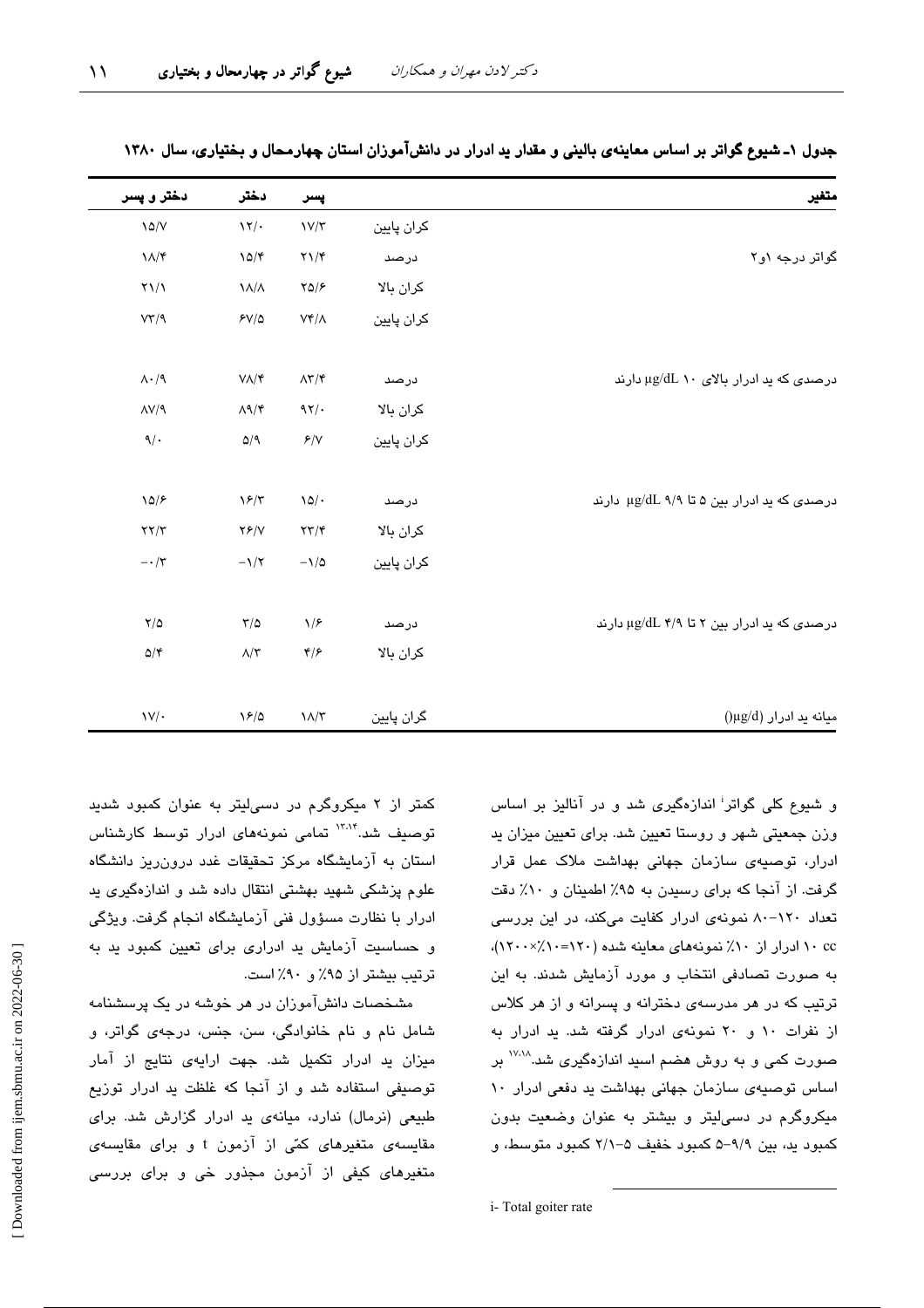همبستگی بین دو متغیر از ضریب همبستگی پیرسون استفاده شد. شیوع گواتر به صورت درصد گزارش شد.

شرکت در معاینات بالینی و نمونهگیری با رضایت .<br>نمونهها*ی* مورد مطالعه بود و با توجه به این که نمونهگیریها و معاینهی بالینی با عارضهای همراه نیست و نتایج حاصل از پژوهش نیز برای رسیدن به اهداف مبارزه با اختلالهای ناشی از کمبود ید در کشور کمک قابل توجه مینماید، انجام مطالعه بسیار با ارزش و با اهمیت بود. این طرح توسط مرکز تحقیقات غدد درون٫ریز، دانشگاه علوم پزشکی شهید بهشتی با همکاری دفتر بهبود تغذیه وزارت بهداشت، درمان و آموزش پزشکی بعد از هماهنگی با دانشگاه علوم پزشکی استان و وزارت آموزش و پرورش و مدارس انتخابی استان انجام شد.

#### بافتهها

جامعهی مورد بررسی شامل ۶۰۰ دانشآموز از مناطق شهری و ۶۰۰ دانشآموز از مناطق روستایی استان چهارمحال و بختیاری به تعداد مساوی پسر و دختر در گروههای سنی ١٠-٧ ساله بود. شيوع گواتر در جمعيت مورد مطالعه ۱۸/۴٪ (دختران ۱۵/۴٪ و پسران ۲۱/۴٪) بود (جدول ۱). اختلاف معنیداری در شیوع گواتر بین پسر و دختر و یا ساکنان شهر (۱۴٪) و روستا (۲۲٪) وجود نداشت (نمودار ۱). وضعت ابتلا به گواتر بر حسب سن در جدول ۲ نشان داده شده است. مجموعهی گواتر درجه ۱ و۲ از ۱۱/۴٪ در هفت سالهها تا ۲۱/۵٪ در ۱۰ سالهها متغیر بود.

میانهی دفع ادراری ید در کل دانشآموزان مورد بررسی ۱۷ میکروگرم در دسهایتر و در دانشآموزان دختر و پسر به ترتیب ۱۶/۵و ۱۸/۳ میکروگرم در دسمیلیتر بود. اختلاف معنی داری بین دانشآموزان شهری (۱۶/۵ میکروگرم در دسه ٍلیتر) و روستایی (۱۷/۵ میکروگرم در دسهالیتر) و نیز بین دانشآموزان پسر و دختر در میزان بد ادرار دیده نشد

(نمودار ۲). در ۸۰/۹٪ جمعیت مورد مطالعه دفع ید ادرار بیش از ۱۰ میکروگرم در دسی لیتر وجود داشت (جدول ۱). ید ادراری کمتر از ۵ میکروگرم در دسی لیتر در ۲/۵٪ موارد وجود داشت ولی در هیچ موردی ید ادرار کمتر از ۲ میکروگرم در دسے لیتر وجود نداشت.



نمودار ۱ـ شیوع گواتر (مجموع گواترهای درجه ۱ و ۲) در دانشآموزان استان چهارمحال ّو بختیاری به تفکیک جنس و محل سکونت در سال ۱۳۸۰



نمودار ۲ـ درصد دانشآموزان استان چهارمحال و بختیاری به تفکیک جنس و محل سکونت در سال که دفع ادراری پد آنها بیشتر از ۱۰ میکروگرم در دسیلیتر بود

|  | جدول۲ـ وضعیت ابتلا بهگواتر و میانهی ید ادرار بر حسب سن در مناطق شهری و روستایی چهارمحال و بختیاری، سال ۱۳۸۰ |  |  |  |  |  |  |  |  |  |  |  |
|--|-------------------------------------------------------------------------------------------------------------|--|--|--|--|--|--|--|--|--|--|--|
|--|-------------------------------------------------------------------------------------------------------------|--|--|--|--|--|--|--|--|--|--|--|

|                       |            | هفت ساله       | هشت ساله                           | نه ساله                           | ده ساله             |
|-----------------------|------------|----------------|------------------------------------|-----------------------------------|---------------------|
|                       | كران پايين | 5/1            | $\gamma$                           | $\gamma$                          | $\lambda f/\lambda$ |
| گواتر درجه ۱و۲        | درصد       | $11/\zeta$     | 19/7                               | ۱۸/۵                              | $Y\setminus Q$      |
|                       | كران بالا  | $\frac{12}{1}$ | $\mathbf{Y} \mathbf{Y}/\mathbf{Y}$ | $\mathbf{Y}\mathbf{Y}/\mathbf{Y}$ | $Y/\Upsilon$        |
| μg/dl(میانه ید ادرار) |            | ۷١             | ١٧                                 | ١V                                | ١V                  |
|                       |            |                |                                    |                                   |                     |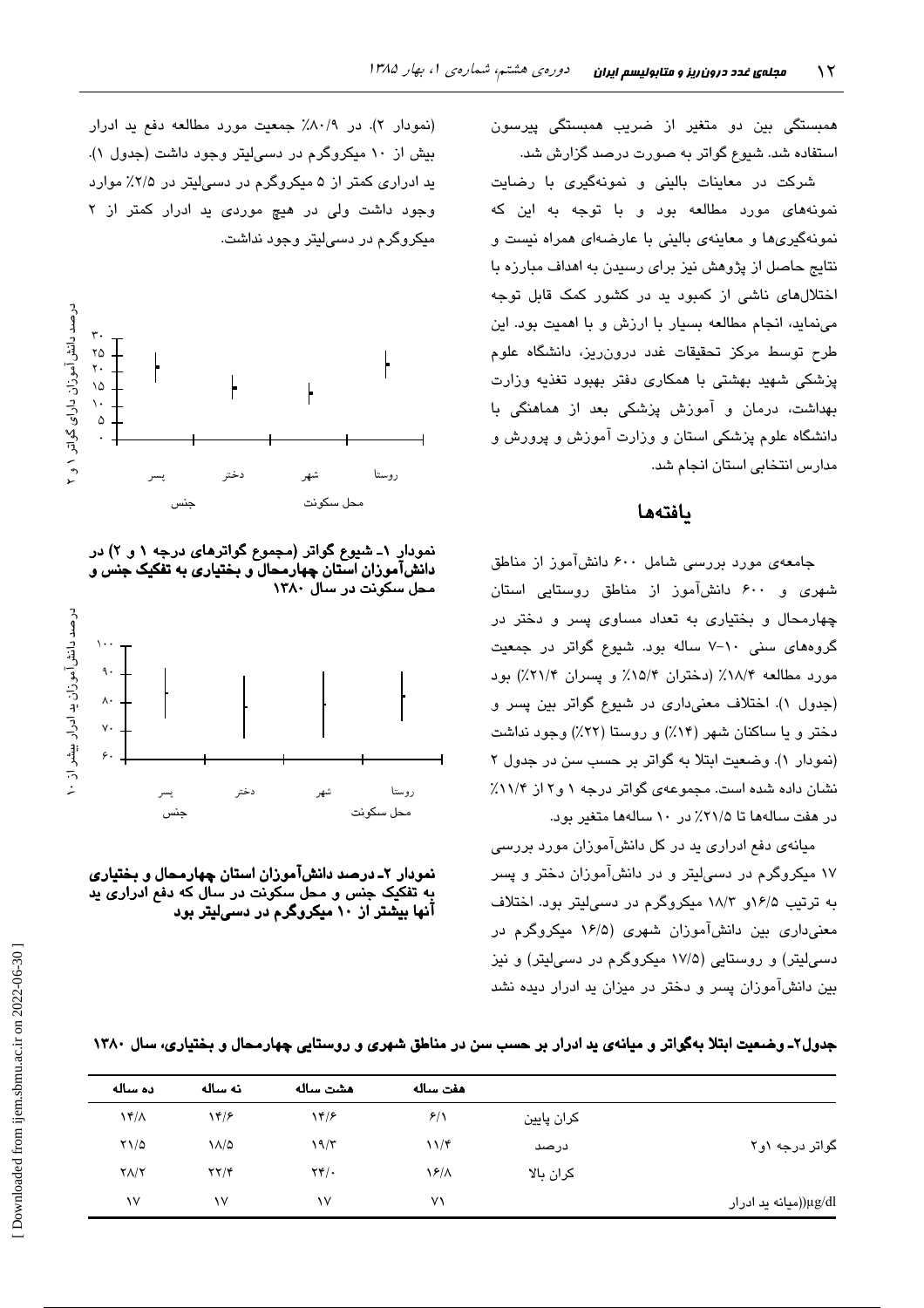بررسیهای قبلی افزایش نشان داده بود و به حد مطلوب سازمان جهانی بهداشت رسبده بود.<sup>۱۵</sup> در چهارمحال و بختیاری نیز میانهی ید دفعی ادرار در مطالعهی سال ۱۳۷۵، ۲۵ میکروگرم در دسیلیتر بود که در مقایسه با قبل از مصرف نمک یددار افزایش قابل توجهی داشت و در ۸۹٪ جمعیت مورد مطالعه این میزان بیش از ۱۰ میکروگرم در دسهایتر بود. ید ادرار کمتر از ۵ تنها در ۳/۶٪ موارد وجود داشت. شیوع گواتر و به خصوص گواترهای درجهی بالا نیز در مطالعهى سال ١٣٧۵ نسبت به مطالعهها قبلى كاهش قابل توجهی نشان میدهد. در مطالعهی کنونی شیوع کلی گواتر به ١٨/۴٪ رسیده است كه كاهش بسیار قابل ملاحظهای نسبت به مطالعهها قبلی و حتی سال ۱۳۷۵ ـ که شیوع گواتر در حد هیپرآندمیک (۵۵٪) بوده ـ نشان داده است. دادهها به خوبی نشان میدهند که در یک استان با شیوع آندمیک گواتر ناشی از کمبود ید، ١٢ سال پس از مصرف نمک یددار و بعد از اجرای طرح پیشگیری کشوری، شیوع گواتر کاهش قابل توجهی یافته است. این مشاهده با تجربههای دیگر کشورها مطابقت دارد که برای کاهش قابل توجه شیوع گواتر در مناطق هیپرآندمیک زمان طولانی لازم است. از آنجا که بررسی سال ۱۳۷۵ تنها ۲ سال پس از آن که بیش از ۵۰٪ افراد نمک پددار مصرف کرده بودند، انجام شد و بسیاری از دانشآموزان سالهای اول عمرشان دچار کمبود ید بودهاند، غدهی تیروئید آنها رشد کرده بود و شیوع گواتر بالا بود، چرا که مصرف نمک پددار نمیتواند تا سالها از شپوع گواتر به خصوص گواتر*ه*ای بزرگ بکاهد.<sup>۲۲</sup> در حالی که در بررسی کنونی شیوع گواتر، ۱۲ سال بعد از شروع پددار کردن نمک به حد مطلوب رسیده است.

در استان چهارمحال و بختیاری در مطالعهی سال ۱۳۷۵ میانهی دفع ید ادرار ۲۵ میکروگرم در دسی لیتر بود و در بررسی کنونی ۱۷ میکروگرم در دسی!یتر است. در هر دو مطالعه، میانهی ید ادرار از حداقل میزان مطلوب توصیه شده WHO/UNICEF/ICCIDD بیشتر است و در هر دو مطالعه درصد افرادی که در این ید ادراری کمتر از ۵ میکروگرم در دسی!پتر هستند از حد مجاز (۲۰٪) تجاوز نمیکند. اگر چه میانهی ید ادرار در سطح مطلوب است، بررسی دقیق مناطقی که در مطالعهی کنونی دارای ید ادرار پایین بودهاند و پیدا کردن نقاطی از استان که ساکنان آن ممکن است به دلایل مختلف، مانند استفاده از نمکهای غیریددار، سنگهای نمک،

### بحث

بیش از ۱/۵ میلیارد نفر در دنیا در مناطقی زندگی میکنند که دچار کمبود ید است و از آنها حدود ۴۰۰ میلیون نفر دارا*ی* گواتر هستند.<sup>۱۳۸۴</sup> در منطقهی مدیترانه شرقی و کشور ما نیز بیماری گواتر به صورت آندمیک و در بعضی مناطق هیپرآندمیک وجود داشته است.'' بررسی اپیدمیولوژی گواتر به عنوان یکی از شاخصهای عمدهی کمبود ید، نخستین بار در سال ۱۳۴۸ از سوی انستیتو تغذیه در ایران صورت یذیرفت.<sup>۲</sup> نتایج به دست آمده نشان میداد که کمبود ید در اغلب شهرها و روستاهای دامنهی رشته کوههای البرز و زاگرس شایع بود. پس از یک وقفه ۱۵ ساله، گروه تحقیقات بیماریهای غدد درون ریز دانشگاه شهید بهشتی و انستیتو علوم تغذيه و صنايع غذايى، از سال ۱۳۶۲ به بعد بررسیهای تازهای را در دانشآموزان شهریار،<sup>۳</sup>شرق تهران <sup>۴</sup> و روستا*ه*ای شمال غربی تهران ــ که دچار کمبود ید شدید بودند ـ انجام دادند.<sup>۵،۲۰،۲۱</sup> گسترش این مطالعهها سبب شد که «اختلالهای ناشی از کمبود ید» به عنوان یکی از اولویتهای بهداشتی کشور شناخته شود و کمیتهی کشوری مبارزه با عوارض ناشی از کمبود ید تشکیل گردد. این کمیته در سال ۱۳۶۸ بررسی سریع گواتر را در تمامی استانهای کشور انجام داد،<sup>۷</sup> که مؤید وجود گواتر هیپرآندمیک در استان چهارمحال و بختیاری بود.

یکی از اهداف اختصاصی کمیتهی کشوری مبارزه با عوارض ناشی از کمبود ید، برنامه یدرسانی از دو طریق، تزریق محلول روغنی یددار و یددار کردن نمک بود. مصرف نمک یددار در سال ۱۳۷۳ کمتر از ۵۰٪ بود. بنا بر این کمیتهی کشوری مبارزه با کمبود ید تولید نمک یددار در بستههای ۷۰۰ تا ۱۰۰۰ گرمی برای مصرف خانوارها را اجباری نمود. با این روش مصرف نمک یددار توسط خانوارها در سال ۱۳۷۵ به بیش از ۹۵٪ رسید. از آنجایی که پایش هر برنامهای برای ارزیابی موفقیت آن ضروری است، بررسیهای کشوری هر ۵ سال برای پایش برنامهی کنترل و حذف اختلالهای ناشی از کمبود ید در نظر گرفته شد. اولین بررسی کشوری در سال ۱۳۷۵، ۷ سال پس از شروع ید رسانی و ٢ سال بعد از این كه بیش از ۵۰٪ خانوارهای کشور نمک یددار مصرف میکردند، انجام شد. در کل کشور ید ادرار در گروه سنی ۸ تا ۱۰ سالهی استان در مقایسه با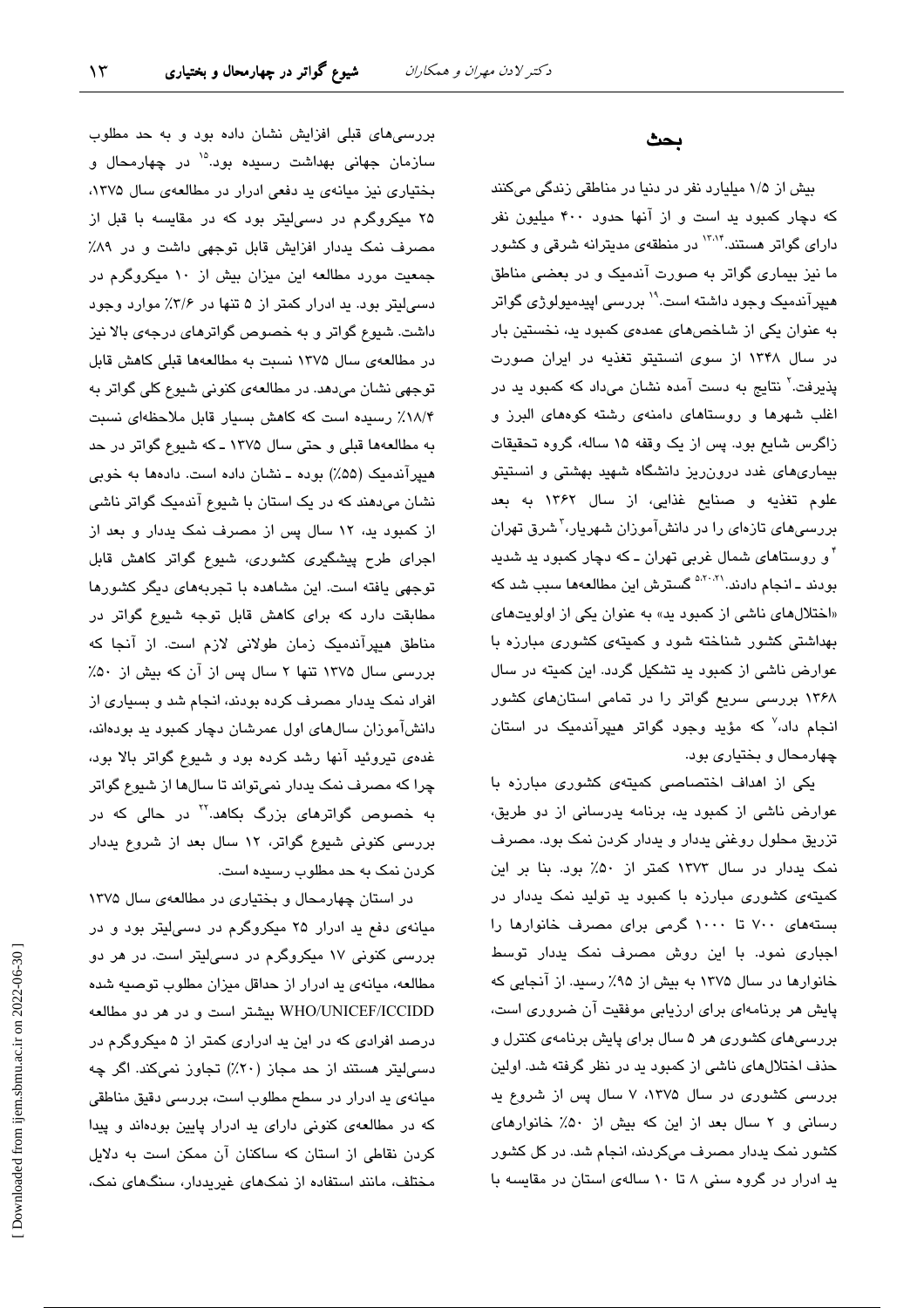چهارمحال و بختیاری در هر دو بررسی سالهای ۱۳۷۵ و ۱۳۸۰ بالاتر از ۱۰ میکروگرم در دسه لیتر بوده است و تنها ۲/۵٪ غلظت ید ادرار کمتر از ۵ داشتهاند، استان چهارمحال و بختیاری را میتوان «عاری از اختلالهای ناشی از کمبود ید» به حساب آورد و استمرار حذف IDD<sup>i</sup> را در این استان انجام شده دانست. بدیهی است پایش استانی و کشوری هر ۵ سال یک بار استمرار توفیق برنامه کشوری را تعیین خو آهد نمو د.

*i*-Sustainable elimination of IDD

یا نگهداری و انبار کردن نامطلوب نمک پددار و شرایط پخت نامناسب، ید کافی دریافت نمیکنند، توسط مسؤولان نظام بهداشتی درمانی استان، میتواند در پدرسانی مطلوبتر به ساکنان استان کمک کند.

نتایج این بررسی نشاندهندهی این واقعیت است که برنامهی مبارزه با کمبود ید از طریق یددار کردن نمک خانوار بسیار مؤثر بوده است و طی ٢ دوره پایش برنامه، ٧ و ١٢ سال پس از آغاز، برنامه به شاخص های بین المللی برای کنترل اختلالهای ناشی از کمبود ید دست یافته است. با توجه به اینکه میانهی ید ادرار دانشآموزان استان

### **References**

- ١. عزیزی فریدون، مجموعهی مقالات اختلالهای ناشی از کمبود بد (۱۳۶۴–۱۳۷۴). مرکز تحقیقات غدد درون ریز و متابولیسم، دانشگاه علوم پزشکی شهید بهشتی و صندوق کودکان ملل متحد (یونیسف). مقدمه، صفحات ۵ و ۶، ۱۳۷۴.
- Emami A, Shahbazi H, Sabzevari M, Gawam Z, Sarkissian N, Hamedi P, et al. Goiter in Iran. Am J Clin Nutr 1969; 22: 1584-1588.
- عزیزی فریدون، کیمیاگر مسعود، باستانی ج، نوایی لیدا،  $\mathbf{r}$ غضنفری ف، رستگارپناه و همکاران. بررسی گواتر در شهریار. مجله دانشکده پزشکی دانشگاه شهید بهشتی ۱۳۶۴، سال ۹، شمارهی ۲، صفحات ۷۵ تا ۸۴.
- عزیزی فریدون، نفرآبادی ماهطلعت، آذرتاش پ، کیمیاگر ٤. مسعود، پاسایی م، آزادگان م و همکاران. بررسی گواتر در شرق تهران. مجلهی دانشکدهی پزشکی دانشگاه علوم یزشکی شهید بهشتی ۱۳۶۶، شمارهی ۱ و ۲، صفحات ۴۱ تا  $.5V$
- کیمیاگر مسعود، میرسعید قاضی علی<mark>اصغر، نفرآبادی</mark> ماەطلعت، ياسائى م، عزيزى فريدون. تأخير رشد، شيوع گواتر و کمکاری تیروئید در دانشآموزان مدارس حومه تهران. دارو و درمان ١٣٧١، سال ٩، شمارهي ١٠٠، صفات ع تا ۱۱.
- عزیزی فریدون. اختلالهای ناشی از کمبود ید، مجلهی  $\mathcal{L}$ . دانشکدهی پزشکی دانشگاه علوم پزشکی شه<mark>ید بهشت</mark>ی ١٣٧٢، ضميمهى ٢، صفحات ۵ تا ۴۷.
- 7. Azizi F, kimiagar M, Nafarabadi M, Yassai M. Current status of iodine deficiency disorders in the Islamic Republic of Iran. EMR Health Serv J 1990; 8: 23-27.
- ٨. شيخالاسلام ربابه، عزيزي فريدون. پيشگيري از اختلالهاي ناشی از کمبود ید. دارو و درمان ۱۳۷۱. سال نهم، شمارهی ٠٠۶، صفحات ٢٩ تا ٣٣.
- شيخ الاسلام ربابه. توليد نمک يددار در ايران. خلاصه مقالات  $\cdot$ پنجمین کنگرهی بینالمللی بیماریهای غدد درون ریز. مجلهی غدد درون ریز و متابولیسم ایران ۱۳۷۸. ویژهنامهی کنگره.
- 10. Azizi F, Kalani H, Kimiagar M, Ghazi A, Sarshar A, Nafarabadi M, et al. Physical, neuromotor and intellectual impairment in non-cretinous schoolchildren with iodine deficiency. Int J Vitam Nutr Res 1995; 65: 199-205
- 11. Ázizi F, Sheikholeslam R, Hedayati M, Mirmiran P, Malekafzali H, Kimiagar M, et al. Sustainable control of iodine deficiency in Iran: beneficial results of the implementation of the mandatory low on salt iodization. J Endocrin Invest 2002; 25: 409-13.
- ۱۲. سیمای جمعیت و سلامت در جمهوری اسلامی ایران.
- معاونت سلامت وزارت بهداشت، درمان و آموزش پزشکی،
- 13. WHO/EMRO, "promotion of iodized salt in the Eastern Mediteranean, Middle East and Notrh Africa. Report of an intercountry meeting". Dubai UAE, 10-12 Apo 2000
- 14. Assessment of iodine deficiency disorders and monitoring their elimination. A guide for programme managers. Second Edition. WHO/UNICEF/ICCIDD, Geneva, 2000.
- 15. Azizi F. Assessment, Monitoring and Evaluation of Iodine Deficiency Disorders in the Middle East and Mediterranean Region. Tehran, Eastern - Sara Publication, 2002.
- 16. Azizi F. Sheikholeslam R. Hedavati M. Hedavati M. Mirmiran P, Malekafzali H, et al. Sustainable control of iodine deficiency in Iran: beneficial results of the implementation of mandatory law on salt iodization. J Endocrinol Invest 2002; 25: 409-413.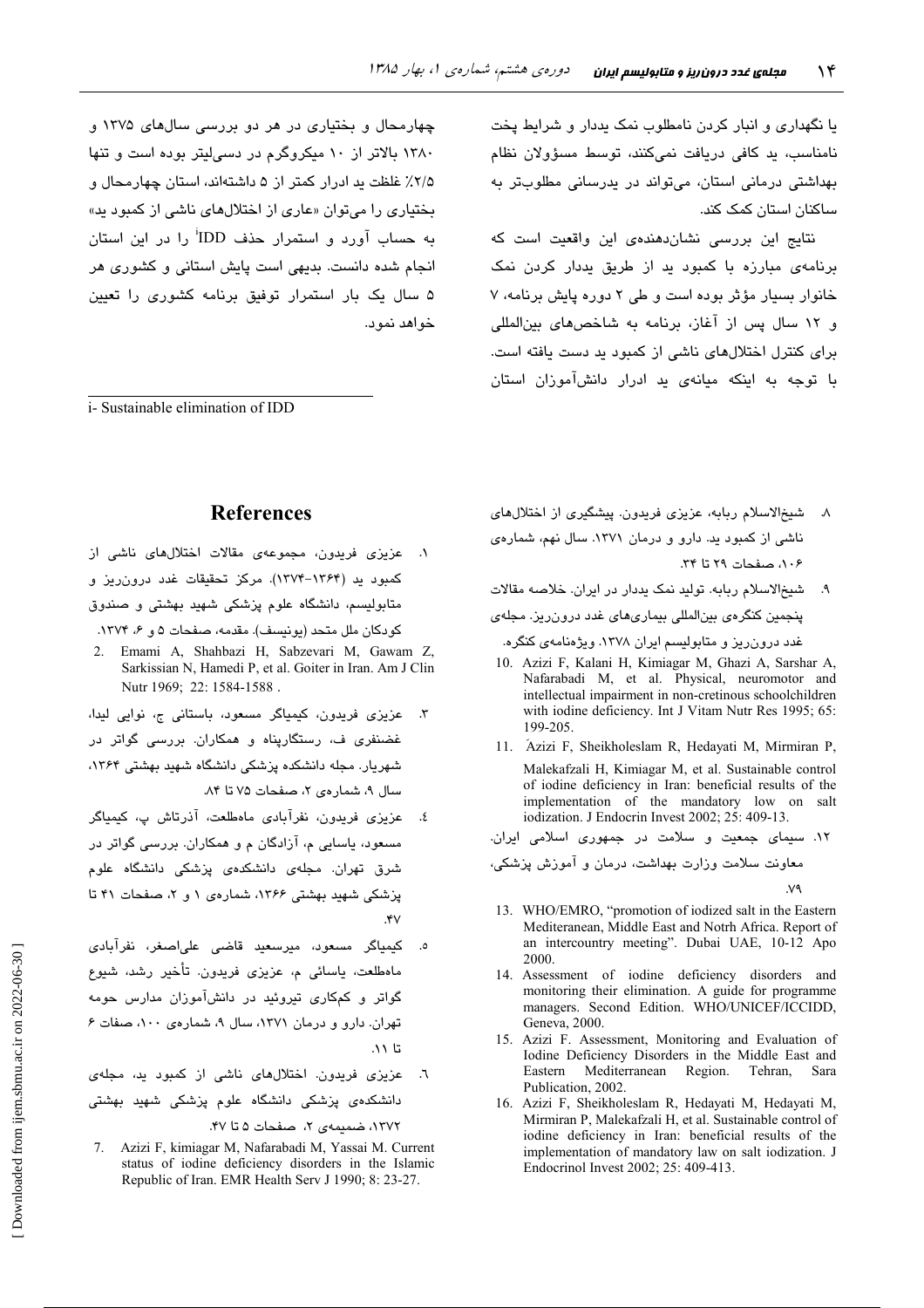١٧. زالي محمدرضا، محمد كاظم، اعظم ك، مجدى م. وضعيت تیروئید در ایران بر اساس نتایج طرح سلامت و بیماری. مجلهی علمی نظام پزشکی جمهوری اسلامی ایران ۱۳۷۴، سال ١٢، شمارهي ٢، صفحات ١١٣ تا ١٢٢.

۱۵

- 18. Sandell EB., Kolthoff IM. Micro determination of iodine by a catalytic method. Mikrochemica Acta 1937;  $1: 9-25.$
- 19. Pemaeyer, Lowension, Tilly 1979. Titration method for salt iodine analysis. PAMA, WHO press. 1997.
- 20. Azizi F, Mehran L. Experiences in the prevention, control and elimination of iodine deficiency disorders:

a regional perspective. East Mediterr Health J 2004; 10:761-70.

- 21. Azizi F, Sarshar A, Nafarabadi M, Ghazi A, Kimiagar M, Noohi S, et al. Impairment of neuromotor and development iodine-deficient cognitive in schoolchildren with normal physical growth. Acta Endocrinol (Copenh) 1993; 129: 501-4.
- 22. Aghini-Lombardi F, Antonangeli L, Pinchera A, Leoli F, Rago T, Bartolomei AM, et al. Effect of iodized salt on thyroid volume of children living in an area previously characterized by moderate iodine deficiency. J Clin Endocrinol Metab 1997; 82: 1136-9.